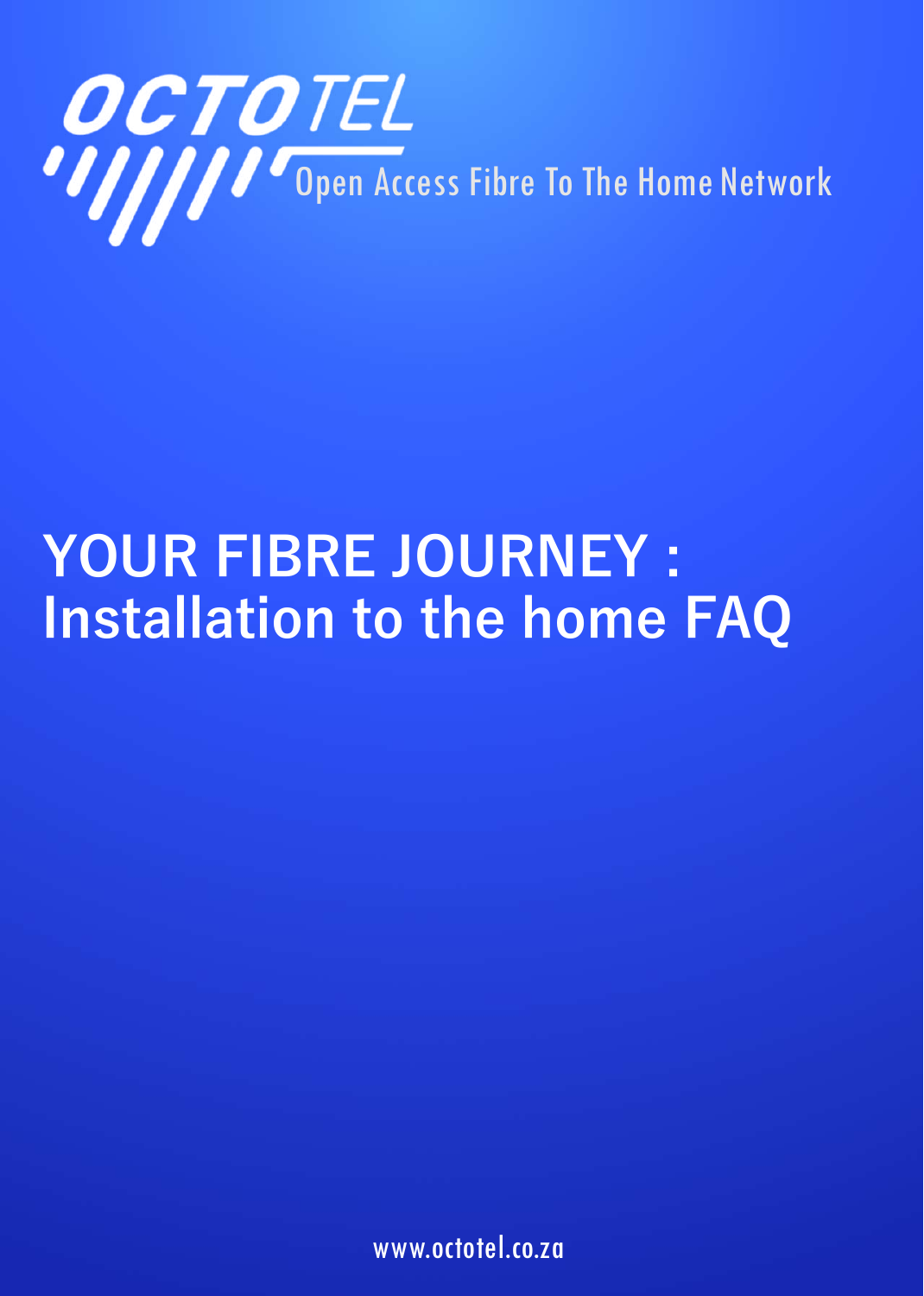# **Octotel Fibre Frequently Asked Questions Getting Your Fibre Installed**

#### **How long will my installation take?**

Installation takes, on average, 2-3 hours.

#### **I'm renting my home, do I need landlord approval before getting fibre?**

Because the installation process may require additional wiring, and drilling through walls, we advise that you get the permission of the property owner for these eventualities before placing your fibre order.

#### **Should I cancel my existing internet service prior to the Octotel installation?**

We do not recommend cancelling your existing internet service until you are live and connected to our network. We do not wish for you to sit without internet during the transition to our fibre. We, unfortunately, cannot be held liable for any costs you may incur whilst you await activation of the Octotel fibre.

#### **Do I need to be there during the installation?**

Yes, we strongly encourage it. We understand, however, that this is not always possible. In such cases, we require that you have person(s) aged 18 years and older present for the duration of the installation.

Kindly note that in doing so you authorise them to make decisions on your behalf regarding the installation. They will also have authority to sign off the technicians' job card at the end of the installation in your stead. Please DO NOT sign the job card if you are dissatisfied with any aspect of the installation. If you are dissatisfied, request that the technicians contact their supervisor and discuss any concerns you may have with him/her before the team leaves your premises. Of importance to note is that a reinstallation fee will apply if after the installation, you require the equipment to be moved.

#### **Where should my fibre be terminated, and where should the fibre devices go?**

Our technicians install an ONT (Optical Network Terminal) and ATB

(Access Termination Box) in your home on the day of installation. Both the ONT and ATB are white in colour, and approximately 10cm x 10cm each. They will be mounted next to each other. We strongly encourage you to have your fibre terminated at a central location in your home - this will ensure your WiFi signal will be as evenly distributed as possible. Please bear in mind that the ONT and router will require access to power (usually 2x2 pin plugs).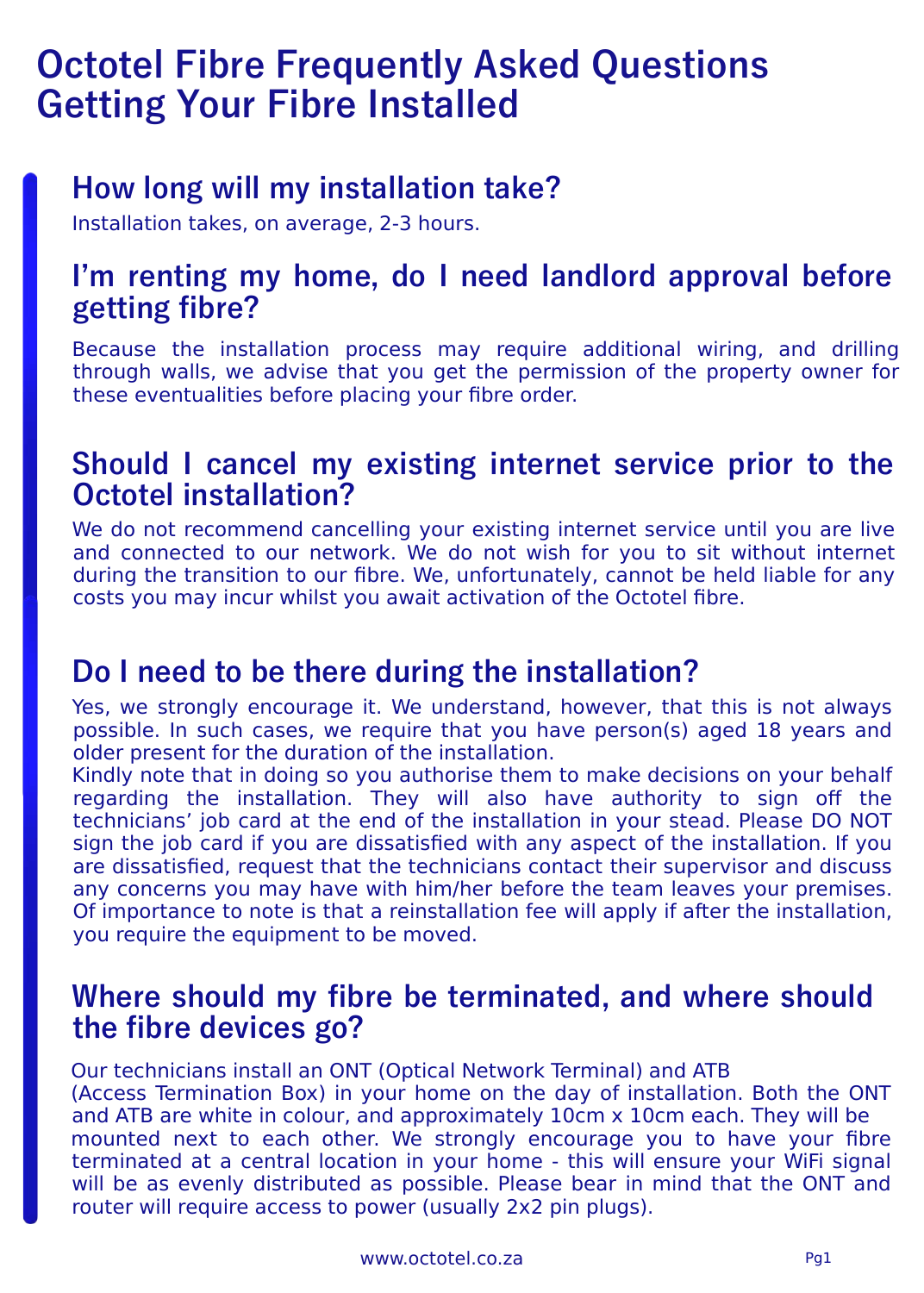#### **What happens if the technicians cause damage to my property?**

The installation technicians have a duty of due diligence and care during the installation. In the unlikely and unfortunate event that they damage your property, they have an obligation to immediately contact their supervisor and notify them of this. The supervisor will come through to assess the nature and extent of the damage, and facilitate the required repair work.

#### **My fibre installation is complete, what is next?**

Once the PON and INTERNET lights on your ONT are green, your Octotel fibre service is live! It is now the responsibility of your Service Provider to take you through the rest of the way. This could mean delivery of a preconfigured router, or helping you to configure one that you already have.

#### **My installation is done but I am not live yet.**

If your installation is complete but your connection is not live please contact our head office on 0214610122 or installations@octotel.co.za for a timeline projection of when activation of your line can be expected. Our installation technicians may not always have this information readily available, and so we recommend that you phone our office instead.

#### **Is the ONT WiFi enabled?**

No, the ONT is not WiFi enabled. You will need to plug your router into the ONT to create a local wireless network for your home. Please contact your ISP should you encounter any internet connectivity problems.

#### **What about my existing services?**

The installation of the fibre line should not affect or interrupt any of your existing services (copper telephone line, ADSL, security cameras, etc). Electric plugs or existing copper setup will not interfere with the Octotel fibre setup, and vice versa.

#### **Experiencing intermittent or no connectivity?**

Your ISP is your sole point of contact for technical support. They will perform first line troubleshooting to determine the source of the problem. Where they determine that the issue lies with Octotel, usually signified by red 'PON' and 'ALM' lights on the white Dasan ONT device that Octotel installed, they will log a support request with our technical support team and we will assign technicians to fix the line and restore the connection.

#### **How will you bill me for my service?**

Your Internet Service Provider will bill you for your services and maintain first line support for your connection, please contact them directly for any questions you may have.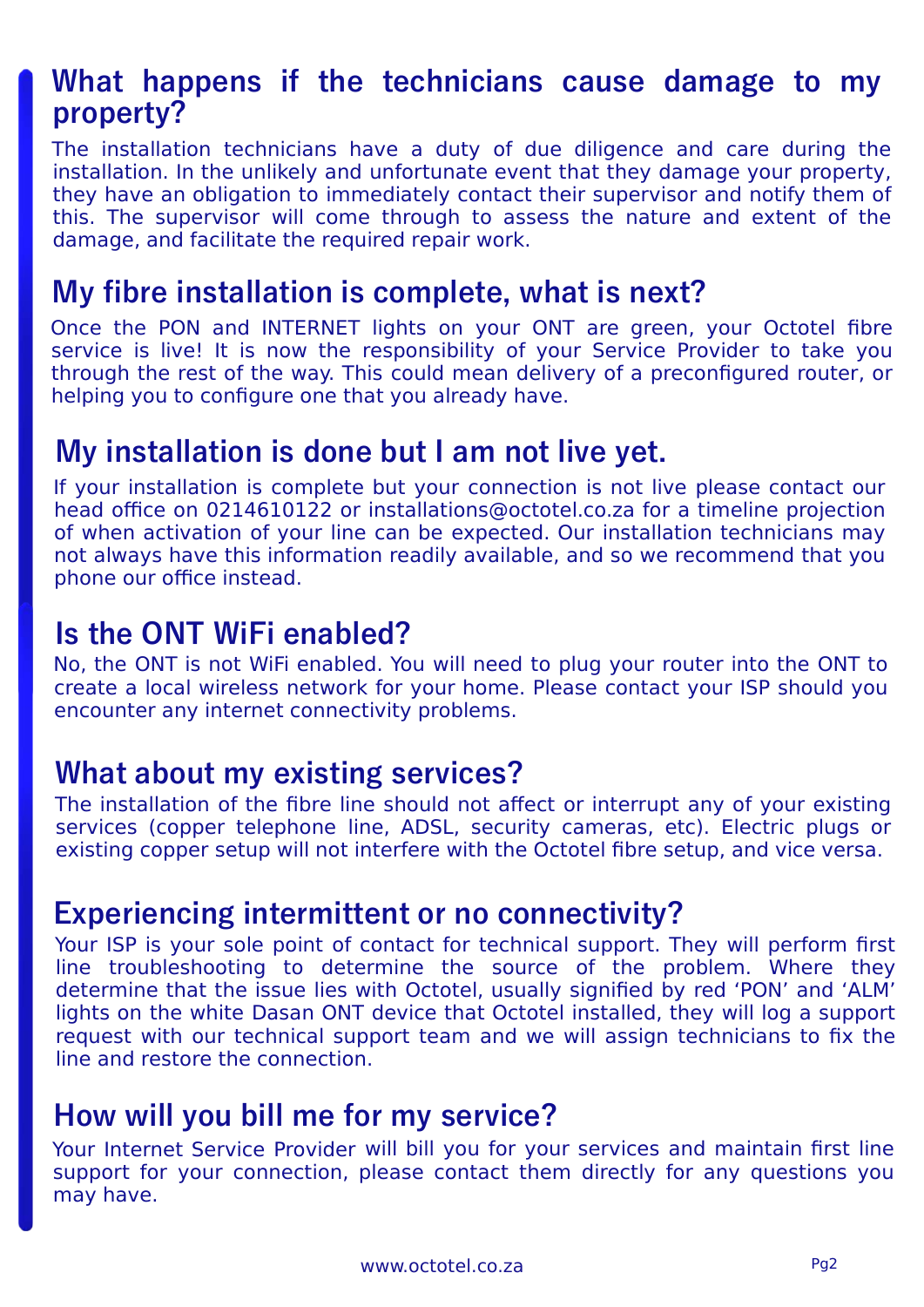# **Additional Info – how we install your fibre Free-Standing Home Installs**

#### **Install Outline:**

The installation will involve running a 4mm white fibre from the grey wall box on the boundary of your property, into your home and terminating it at your desired location in the house.

Our teams will always try and utilise the existing piping route into your home. This may involve utilising another service's cable as a draw wire. However, we will aim to insert our cable independently into the conduit. In the case where this is not possible due to blockages, our teams will try the alternative methods that follow.

#### **Install Details:**

- 1. The technician will need to drill a small hole through your boundary wall where the fibre box is situated
- 2. He/She will then run the fibre cable within a 20 mm white PVC pipe from the wall box up to the entry point of the house.
- We will then run the 4mm drop cable as unobtrusively through the home and 3. terminate the fibre where you have requested (unless it is physically impossible).

# **Alternative Installation Methods:**

**In grass/soil:** If we need to run fibre across grass or soil, the ground will be trenched to a maximum depth of 150 mm, where a white PVC pipe will be buried.

#### **Surface mounting:** Typically, utilised when driveways are paved.

 We will surface mount our PVC pipe to boundary walls, and secure the pipe to the wall using knock-in saddles. If you do not wish to see surface mounted conduit at all, we recommend you have an electrician/builder lay a conduit into your home before the Octotel installation takes place.

**Paving:** Where other methods are not feasible, our teams will lift paving as a last resort. They will only lift paving that is not cemented or grouted down, and up to a maximum length of 5m. The technicians will aim to relay the paving to the best of their ability, but we cannot guarantee that this will be left in the original condition. In the event that you have more than 5m of paving that requires lifting, or your paving is cemented or grouted down, we recommend you have a conduit laid by a builder/electrician prior to the installation.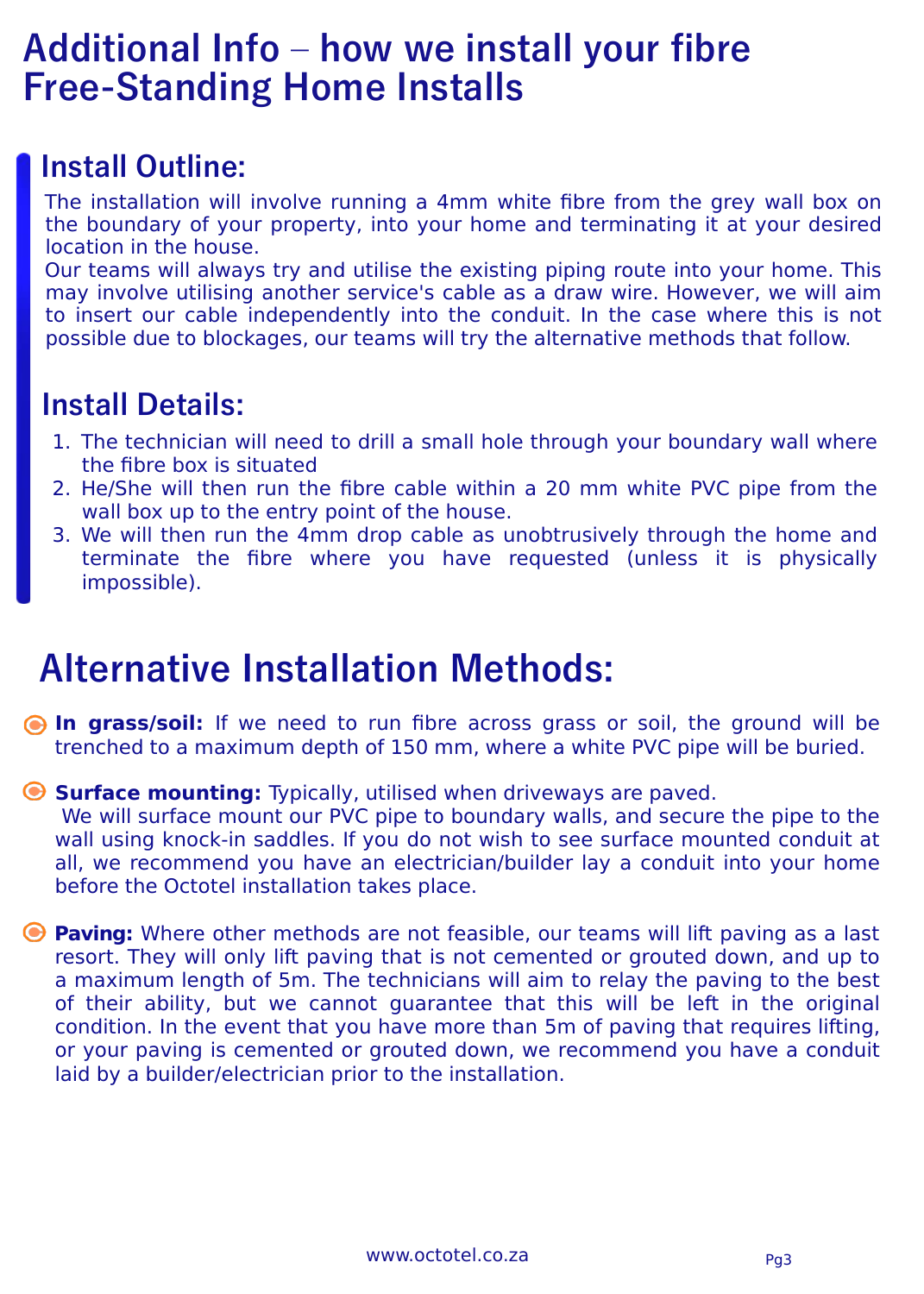# **Alternative Installation Methods:**

#### **What happens if the wallbox outside my home needs to be moved?**

In the event that the wall box on your boundary has to be moved, we will need to confirm if our wayleave is still valid. If so, the wall box movement can be done within 2-3 weeks. If the wayleave has expired, the process can take up to 8 weeks to be finalised. We always recommend finding an alternative solution to moving the wall box where possible.

Where it is not possible to do the installation without moving the wallbox, the technicians will still be required to do the installation into your home and terminate the fibre in the location the wall box will be moved to. This will avoid further delays once the wall box has been moved.

mundurmu

www.octotel.co.za